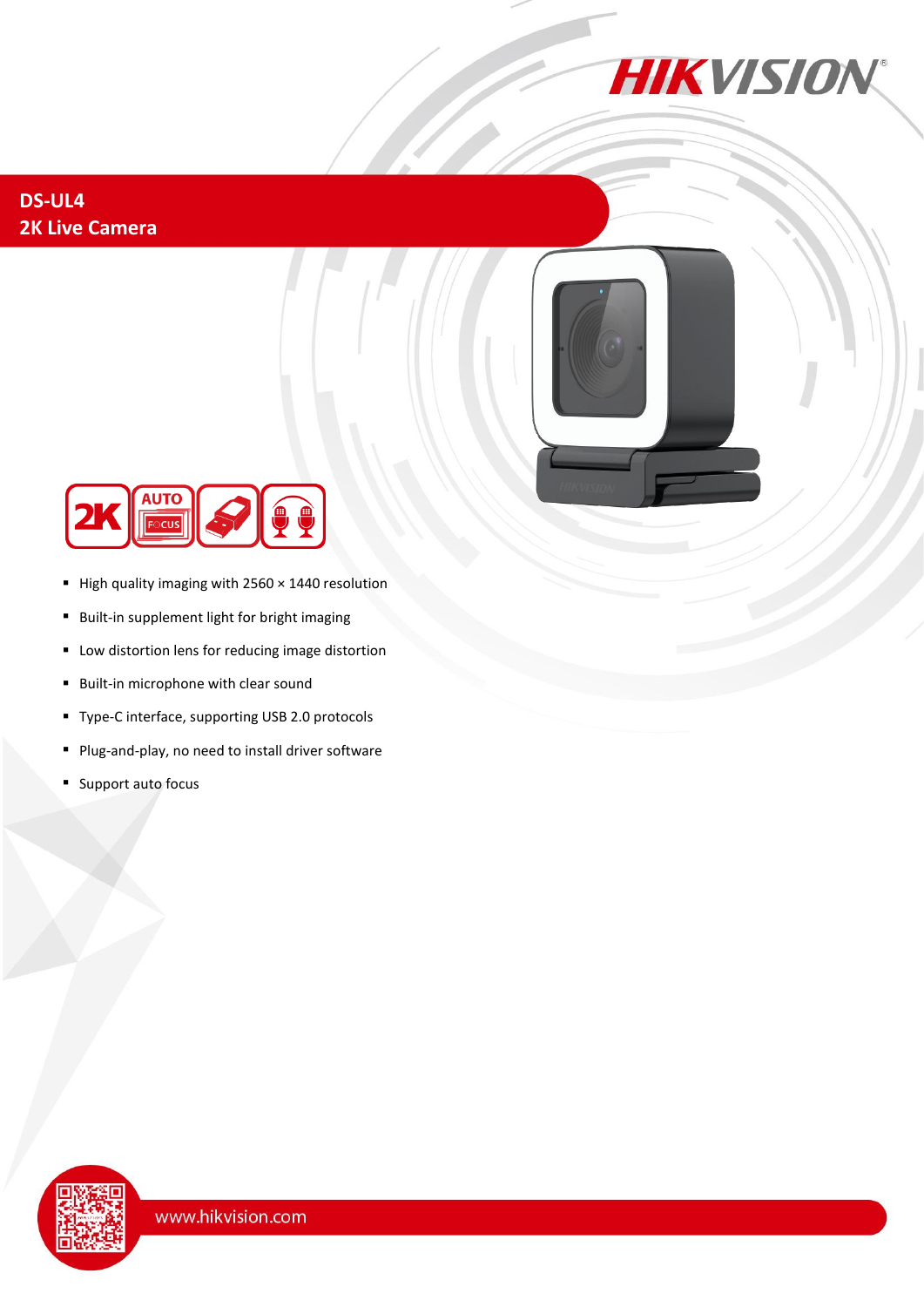

## <sup>◼</sup> **Specification**

| cannera                     |                                                           |
|-----------------------------|-----------------------------------------------------------|
| Image Sensor                | 4 MP CMOS                                                 |
| Signal System               | PAL/NTSC                                                  |
|                             | MJPG:                                                     |
|                             | 2560 × 1440@30fps/25fps                                   |
|                             | 1920 × 1080@30fps/25fps                                   |
|                             | 1280 × 960@30fps/25fps                                    |
|                             | 1280 × 720@30fps/25fps                                    |
| <b>Frame Rate</b>           | 640 × 480@30fps/25fps                                     |
|                             | YUV2:                                                     |
|                             | 1920 × 1080@5fps                                          |
|                             | 1280 × 960@5fps                                           |
|                             | 1280 × 720@10fps                                          |
|                             | 640 × 480@30fps                                           |
| Resolution                  | 2560 (H) × 1440 (V)                                       |
| Min. Illumination           | 0.1 Lux @ (F1.2, AGC ON)                                  |
| <b>Shutter Time</b>         | PAL: 1/25 s to 1/50,000 s;NTSC: 1/30 s to 1/50,000 s      |
| Lens                        | 3.6 mm fixed focal lens                                   |
| Field of View               | horizontal FOV: 81°, vertical FOV: 50°, diagonal FOV: 90° |
| Lens Mount                  | M <sub>8</sub>                                            |
| Day & Night                 | 24/7 Color Imaging                                        |
| Angle Adjustment            | pan: 0°; tilt: 0° to 35°; ratation: 0°                    |
| Digital Zoom                | Yes                                                       |
| Cable Length                | 2 <sub>m</sub>                                            |
| Depth of Field              | $0.1$ m to $\infty$                                       |
| <b>Interface</b>            |                                                           |
| Video Output                | <b>USB 2.0</b>                                            |
| Audio In                    | Built-in mic                                              |
| <b>Operating System</b>     | Windows XP/7/10, Android, Linux, MAC OS                   |
| General                     |                                                           |
| <b>Operating Conditions</b> | -10°C to 40°C, Humidity: 90% or less (non-condensing)     |
| Power Supply                | DC 5V $\pm$ 5% (USB)                                      |
| Consumption                 | 2.5 W MAX                                                 |
| Dimension                   | 47.9 mm × 59.9 mm × 75.4 mm (1.89" × 2.36" × 2.97")       |
| Weight                      | Approx. 169.5g (0.37 lb.)                                 |
| <b>Accessory</b>            |                                                           |
| Packing List                | Camera $\times 1$                                         |
|                             | USB Cable $\times$ 1                                      |
|                             | Quick Start Guide × 1                                     |
|                             | Bracket × 1                                               |
|                             | Tripod $\times$ 1                                         |

<sup>◼</sup> **Available Model**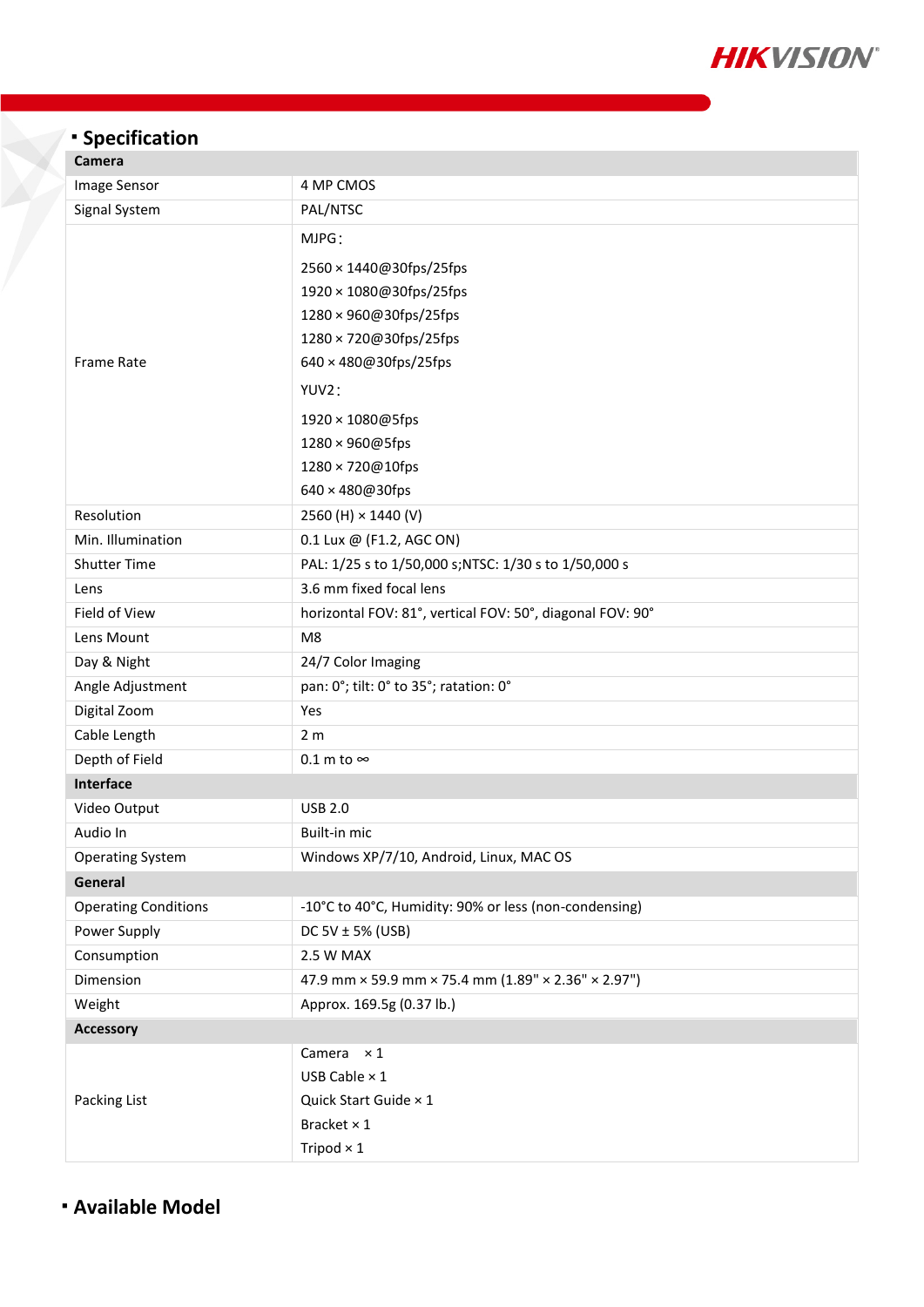